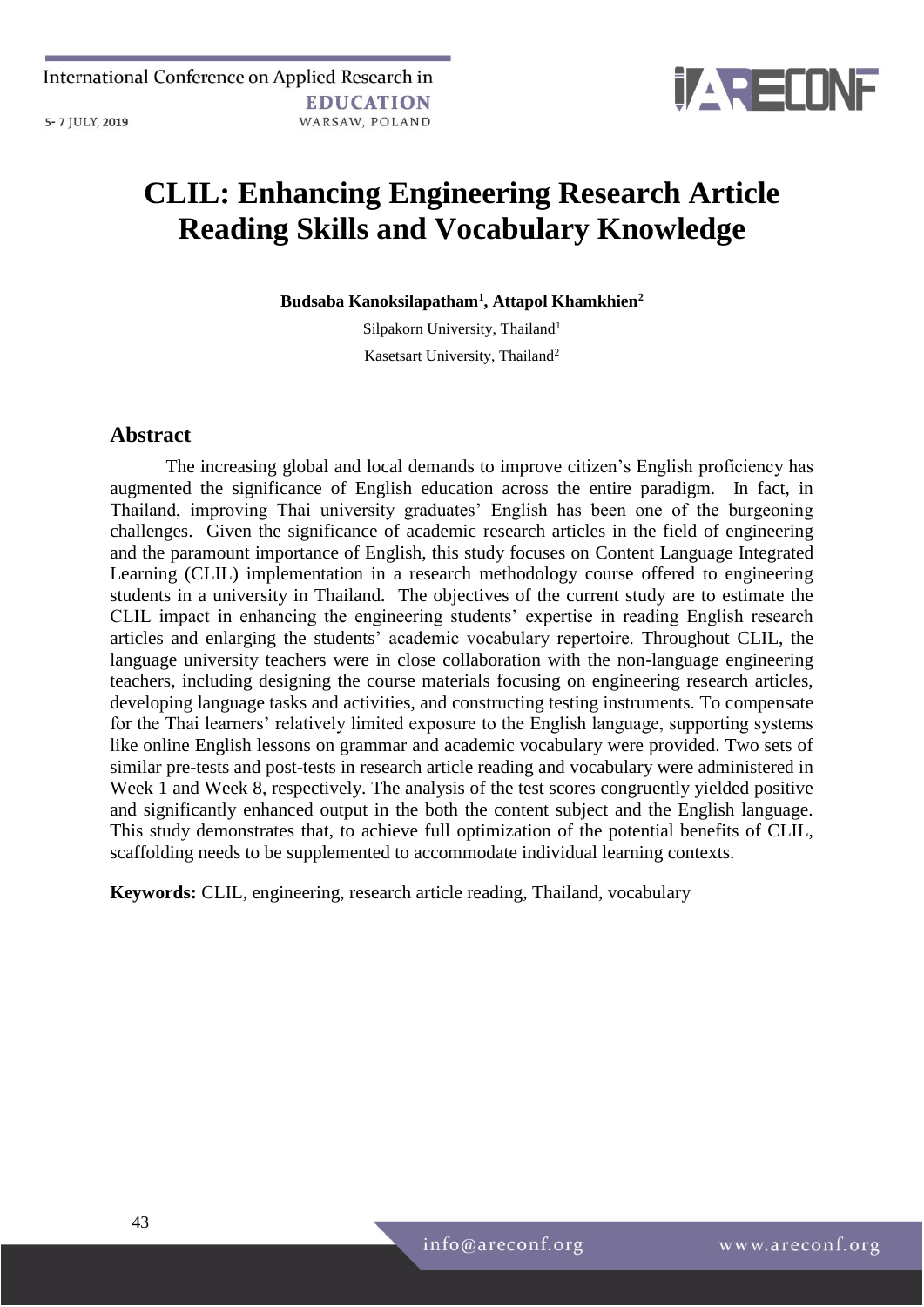

# **Introduction**

 Recently, the increasing global and local demands to improve citizen's English proficiency has augmented the significance of English education across the entire paradigm. In fact, in Thailand, improving Thai university graduates' English has been one of the burgeoning challenges. Meanwhile, Content Language Integrated Learning (CLIL) has been adopted worldwide since 1994 as an approach that promotes more motivated and sustained learning attainment (Marsh, 2000). Methodologically, CLIL is a dual-focused approach emphasizing the content of the subject and also the language. To sum up the CLIL features, Coyle, Hood, & Marsh (2010, 1) maintain that CLIL is "a dual-focused educational approach in which an additional language is used for the learning and teaching of both content and language". Dalton-Puffer (2007, 2011) even further highlights that the focus of CLIL teaching is the content subject, not the language. Previous empirical research studies on CLIL have demonstrated the positive impacts of this teaching approach in teaching the content subjects of diverse disciplines, in a number of educational establishments, in different levels of education, and in a variety of academic contexts (e.g., Coyle, Hood, & Marsh, 2010; Dale & Tanner, 2012; Dalton-Puffer & Smit, 2007; Fan & Lo, 2016; Lo, 2014; Lo et al., 2018; Lorenzo et al., 2010; Smala, 2012; Nikula et al., 2013; Nowak, 2011). Based on these studies, it can be concluded that this teaching approach has been successful in encouraging students to learn the content and the target language at the same time.

In Thailand, the English language has continually enjoyed wide recognition as one of the vital tools to develop the country. Thus, English education has received substantial attention from all sectors. As a consequence, a number of teaching approaches were introduced into the system with the primary goal to enhance Thai learners' English. Some examples of the attempts in this regard include the provision of English Programs (EP) and later Mini-English Programs (MEP) in a large number of Thai schools. At present, the number of public and private schools offering EPs and MEPs is mushrooming and flourishing, suggesting the overwhelming demand for English language education.

At this juncture, a scrutiny of CLIL as one of the teaching approaches recognized to be successful is needed. In the English as a Foreign Language (EFL) context, as is the case when teaching English in Thailand, a number of observations need to be made. For example, the English proficiency of Thai learners has been found to be inadequate. In fact, the success of English education across the entire paradigm in Thailand is substandard, be it assessed by national or international examinations (e.g., Kanoksilapatham, 2016; Kanoksilapatham & Channuan, 2018; Kanoksilapatham & Suranakkharin, 2018). In relevance to CLIL in which the non-language teacher has to take a double role as a resource person in the classroom, not only as a content teacher but also a language teacher, CLIL implementation in elementary or even secondary schools in Thailand might be too daunting for not only the students but also the non-language teachers. This means that the students need to be proficient in English at a certain level to be able to cope with the instruction delivered by the content or non-language teacher. Not only that, the teachers must possess a certain level of English proficiency to be able to deliver the CLIL instruction, in addition to having the level of confidence to do so. Taking these constraints into consideration, this study aims to focus on higher education primarily due to the fact that higher education teachers are more likely to have a higher level of English expertise to handle and accommodate the demands of CLIL implementation. However, to ensure the success of CLIL implementation in Thailand, CLIL implementation needs to be accompanied by a number of supporting systems, including careful planning and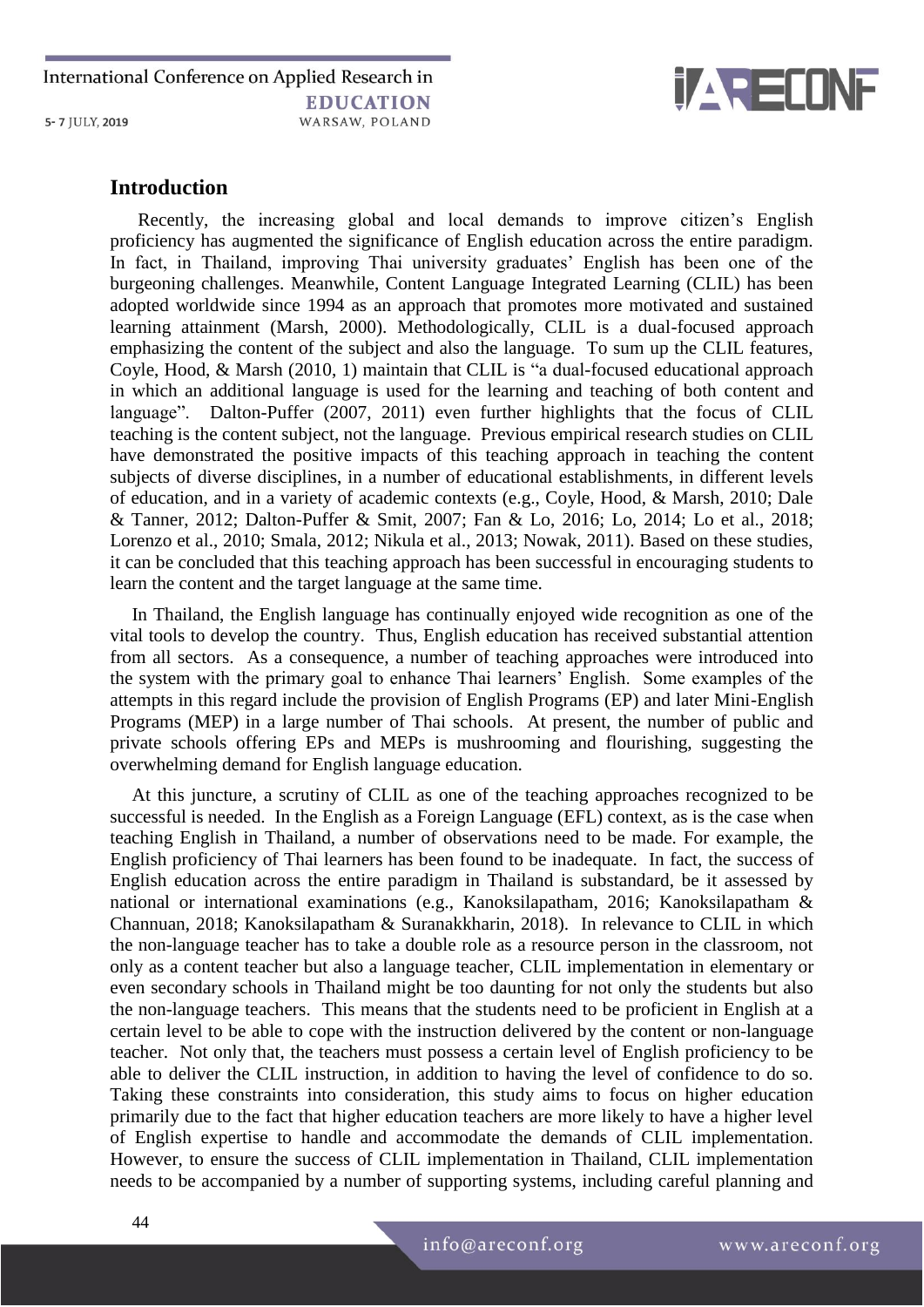

collaboration between the language and non-language teachers and the meticulous execution of CLIL.

This study highlights CLIL implementation in an EFL context, in a public university setting to enhance both content subject literacy and English literacy. The content subject literacy here refers to engineering research article reading skills; whereas the English literacy refers to English academic vocabulary. The justification for focusing on the academic discourse of research articles is that in order to graduate, these engineering students are required to conduct research and write a research report in English. In addition, the ability to produce academic texts in English has become a necessary and an essential skill for university students in all fields of study. To prepare the engineering students for that direction, the engineering curriculum offers a three-course program on "research methodology," the first of which is offered in the second semester of the academic year. The CLIL study presented here is the first of the series, emphasizing the academic reading skills of research articles.

# **The study**

This research presents a study on CLIL in an engineering course of research methodology, specifically focusing on engineering research article reading at a public university in Thailand.

## **Objectives**

The objectives of this study are twofold. That is, after the eight-week CLIL implementation, it aims to investigate the role of CLIL implementation to engineering undergraduate students, in enhancing their reading skills of research articles in the field of engineering, and enlarging their repertoire of the vocabulary associated with academic discourse.

#### **Setting and participants**

The context of this study is a public higher education establishment in the central region of Thailand. Specifically, the study was contextualized in the Faculty of Engineering. According to the curriculum, the undergraduate students in this program at this university are required to enrol in three consecutive courses focusing on research methodology. The first course of the three-course series is offered in the second semester of each academic year – the time when this study was conducted. A total number of 135 undergraduate students in mechanical engineering are participants of this study. The first half of the course (the first eight weeks) was conducted by five engineering teachers, specializing in different areas of mechanical engineering. All of them completed their doctoral degree in Thailand. However, they have been actively involved in academic activities conducted in English including oral presentations and academic writing. The content of the first half of the semester includes introducing the students to some general theoretical issues of research methodology and exposing them to a variety of research articles published in English on a variety of topics. As is common practice in this program, in all courses, and in the first eight weeks, the language of instruction was Thai.

It is in the second half of the course (the last eight weeks) that CLIL was launched. In this second half, the same five mechanical engineering teachers and the two language teachers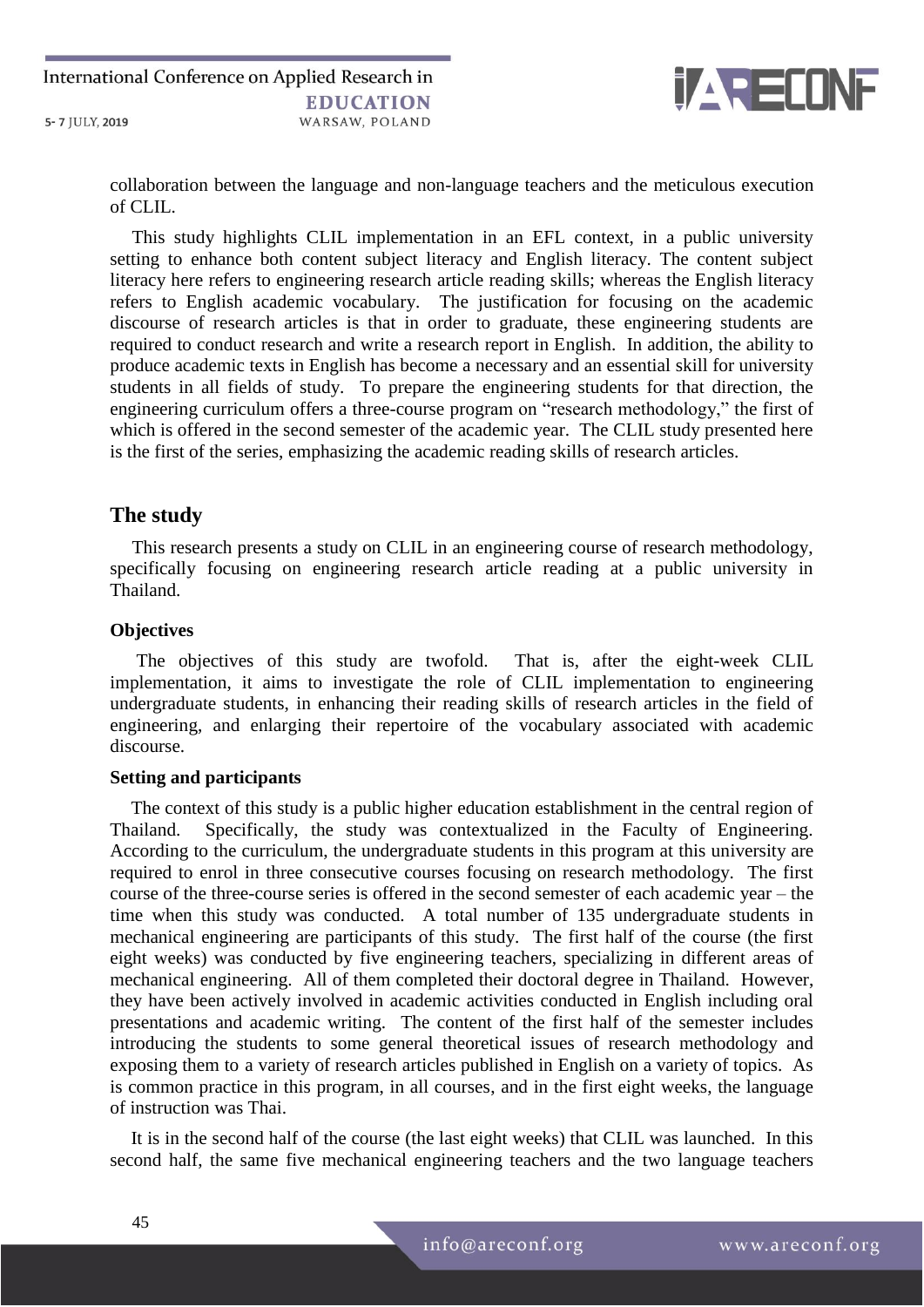

worked closely together a few weeks before CLIL was implemented and for the entire CLIL period of eight weeks. The language of CLIL instruction was in English only.

## **Materials for CLIL instruction**

In this section, CLIL instructional materials or instruments consist of two major parts: five sets of instructional materials for the entire period of eight weeks and two sets of tests assessing the learners' content and language literacies. A description of how these materials were devised follows.

According to the typical protocol of CLIL instruction, the materials employed for the instruction result from close collaboration between the language and non-language teachers. In this case, multiple meetings between the non-language and language teachers were held to discuss the scope and scale of the instructional materials that are directly generated from the course. After the scope was specified, CLIL material construction began. In this regard, Swales' genre analysis (2004) was selected to be relevant and address the goals of this study. That is, based on genre analysis, particularly of research articles, individual sections of research articles follow a typical organizational structure and can be recognized by a cluster of co-occurring linguistic features. To elaborate, for example, the Introduction section of a research article is to contextualize the study being presented using a number of strategies, including the centrality of the topic, topic generalization, and previous studies review. Given this research methodology course is the first one in the three-course series, it is imperative that the engineering students are able to recognize the principal function of each research article section while reading. In short, Swales' genre analysis (2004) provides a basis for designing and developing five sets of CLIL materials corresponding to the major components or sections of research articles in the following order: Introduction, Methods, Results, Discussion, and Abstract.

To accomplish the stage of developing instructional materials for CLIL, the five nonlanguage teachers were requested to nominate two research articles of their expertise so that the language teachers could to generate the CLIL instructional materials. The selection criteria included the length of the article, the sections of the article, and the language used. After the selection of ten research articles nominated, Swales' genre analysis (2004) was subsequently conducted to identify a number of sentences that clearly elucidate the functions of individual research article sections to be used in CLIL. At this juncture, the CLIL materials consist of ten intact original research articles for the students to read. Then, each lesson focusing on individual research article sections is accompanied by a set of authentic sentences drawn from the ten selected articles that clearly highlight the function of individual sections of the research article genre.

To compensate for relatively limited exposure to the English language particularly in the Thai EFL context, and to make sure that the Thai EFL learners fully benefit from the CLIL instruction, based on the organizational structure derived from genre analysis and the sentences selected to highlight the functions of individual sections, a number of linguistic features (including grammatical features, lexical features, and linguistic constructions) were highlighted. Then, a variety of language tasks, activities, and exercises were developed to reinforce the meaningful use of those features.

To address the objectives of the study, two sets of identical pretests and posttests were constructed to assess the learners' content knowledge and English knowledge. As defined earlier, the content literacy here refers to the skills of reading research articles. This content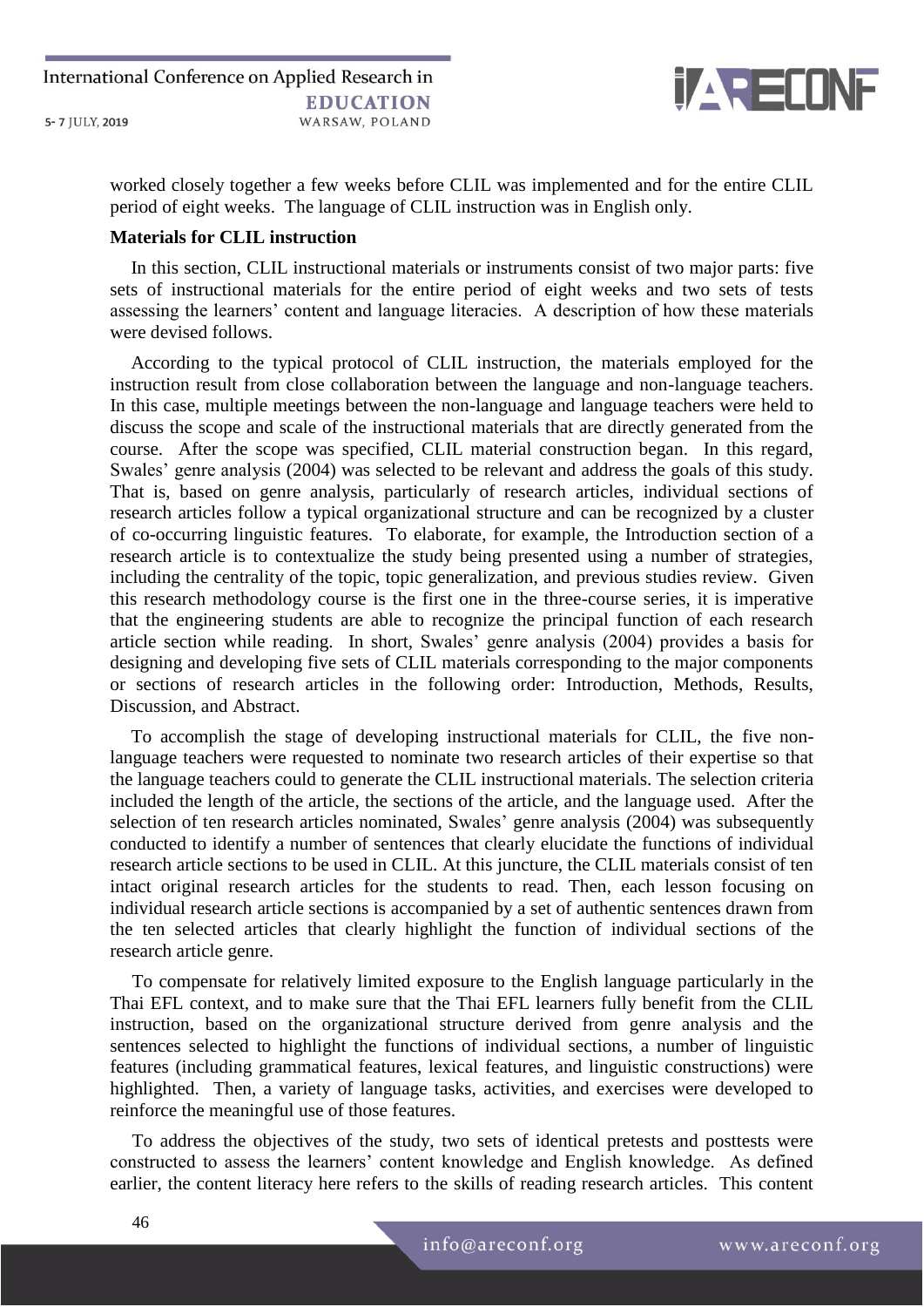

literacy test consists of 40 statements taken directly from the articles used in class. The students were required to read and identify the research article section (Introduction, Methods, Results, and Discussion) to which the statements belong. In short, for this part, ten statements represent each section, yielding 40 statements from the four sections as exemplified in Figure 1. All of the 40 test items in this part were validated by the five non-language teachers for content and appropriateness. As shown in Fig. 1, the answers to statement numbers 1 to 4 are Methods, Results, Discussion, and Introduction.

*Figure 1: Research Article Reading Test*

- \_\_\_\_\_*1. This study used questionnaires and survey forms as the research instruments.*
- *\_\_\_\_\_2. From the analysis, the biomass ratio on the water resistance had no effect.*
- *\_\_\_\_\_3. There were several study limitations, including the lack of control of the characteristics of the substances.*
	- *\_\_\_\_\_4. Forest residues represent a major fuel source for potential bioenergy projects in many countries.*

To address the second objective of enhancing the learners' English literacy, the English literacy was subcategorized as the academic vocabulary repertoire. Similarly, a set of 40 words taken from Coxhead's 2000 academic word list (the first five subgroups) was used as the target of the test. Based on these 40 words, 40 statements were generated. For each statement, four alternatives were given for the students to select the best option to complete the statement. Similar to the content literacy test, these 40 items were validated by the five non-language teachers. One of the vocabulary test items is shown in Fig. 2.

*Figure 2: Research Article Reading Test*

| a. available           | b. individual                                                                                | c. significant | d. economic  |
|------------------------|----------------------------------------------------------------------------------------------|----------------|--------------|
|                        | 2. The students did an exercise in which they had to _____ the new vocabulary according      |                |              |
| to its part of speech. |                                                                                              |                |              |
| a. <i>institute</i>    | b. transfer                                                                                  | c. categorize  | d. regulate  |
|                        | 3. Alcohol was a major _____ in car accidents which claimed many lives last year.            |                |              |
| a. formula             | b. function                                                                                  | c. factor      | d. finance   |
|                        | 4. The planet Mars has a surface which is somewhat _____ to that of our moon.                |                |              |
| a. specific            | b. similar                                                                                   | c. legal       | d. evident   |
|                        | 5. Though it could take months to _____ the data, the results will be useful to our project. |                |              |
| a. establish           | <i>b.</i> constitute                                                                         | c. analyze     | d. legislate |

## **CLIL implementation**

As mentioned, CLIL implementation lasted for a total of eight sessions, one session a week. The first and last sessions (Week 1 and Week 8) were reserved for the pre-tests and post-tests of the content and English literacies. Throughout the 8-week implementation period, the language teachers worked in close collaboration with the non-language teachers, but behind the scenes. That is, before each session of two class periods (50 minutes each), a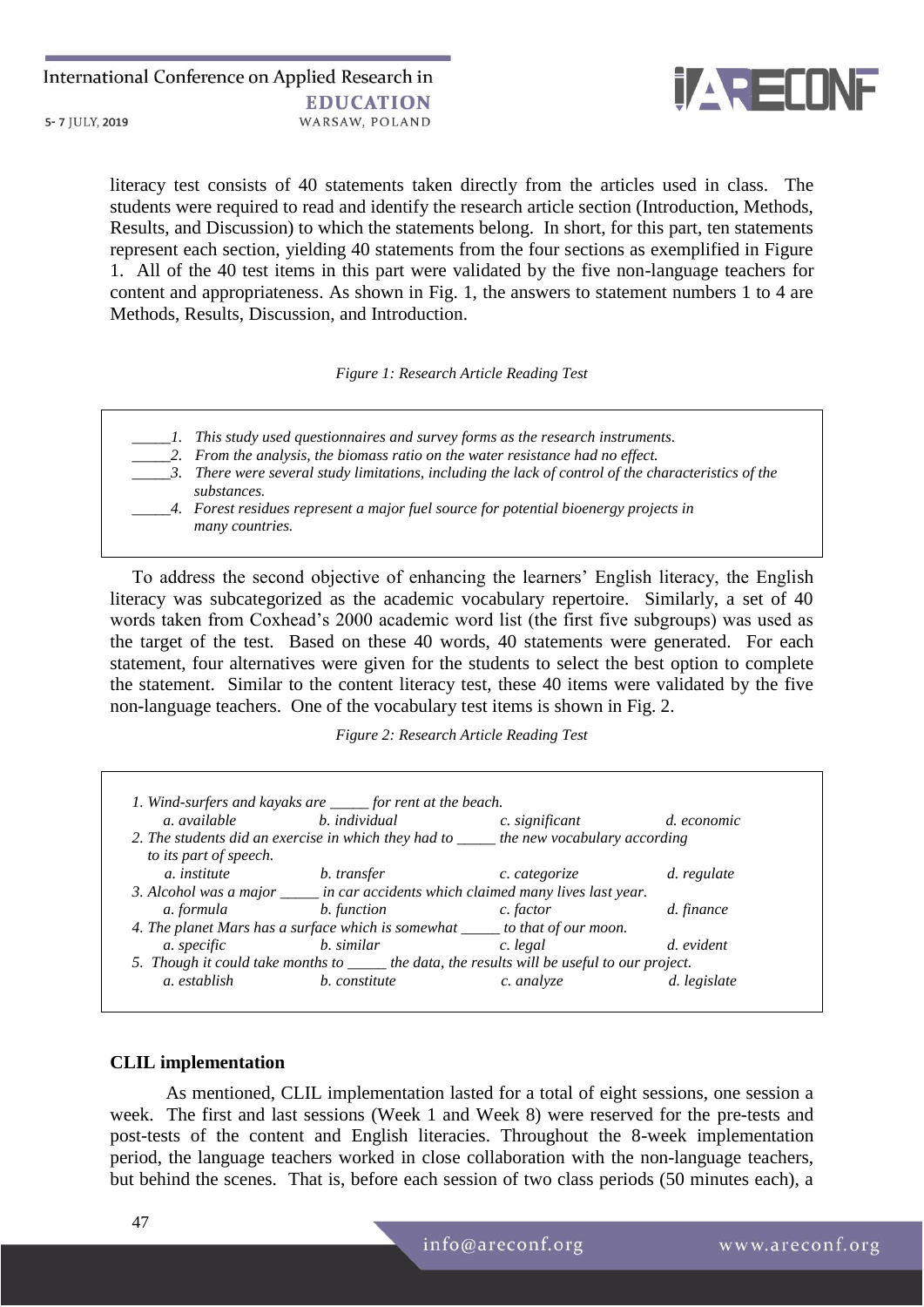International Conference on Applied Research in **EDUCATION** WARSAW, POLAND 5-7 JULY, 2019



training session was conducted by a language teacher to the five non-language teachers to ensure that the language part was clear to them, and that they clearly understood how to conduct the language tasks, activities, and exercises. Weeks 2 and 3 focused on the Introduction section, whereas Weeks 4, 5, 6, and 7 on the sections of Methods, Results, Discussion, and Abstract. The five non-language teachers decided among themselves which person would conduct the class; they were requested to strictly use only the English language as a medium of instruction. To keep a balance between the focus on the content and the language, the five non-language teachers were encouraged to spend the first 50 minutes on the instruction of content, and the other 50 minutes on language-related activities. Finally, to estimate the effectiveness of the CLIL implementation, both the content knowledge and the language knowledge were assessed by using the two sets of post-tests in Week 8.

#### **Data collection and analysis**

The pre-test and post-tests scores of the content and English vocabulary collected in Week 1 and Week 8, respectively serve as the data of this study. To examine the impact of CLIL implementation on these engineering university students, descriptive statistics and t-test score analysis were conducted to observe any knowledge gain over the implementation.

## **Results**

The participants of this study were 135 engineering students enrolled in research methodology. Based on the pre-test and post-test score analysis on the content literacy (identifying the research article sections pertaining to individual statements), the following table shows the data obtained.

|                     | Pre-test | Post-test | Sig. |
|---------------------|----------|-----------|------|
| Mean                | 18.39    | 19.76     | 003  |
| Standard deviation  | 4.61     | 6.22      |      |
| Standard error mean | 0.40     | 0.54      |      |

*Table 1: Descriptive statistics and t-test on the content subject (n = 135)* 

As shown in the above table, the analysis of the content pre-test scores revealed that, of all of 135 participants and a total score of 40 points, the mean score for the pre-test was 18.39, indicating that the participants were somewhat familiar with the four research article sections in engineering. The post-test score analysis, after eight weeks of CLIL instruction, showed that the mean score was slightly higher at 19.76. To determine whether the comparison of the pre-test and post test scores yield significant difference, t-test analysis conducted on the both the pre-test and post-test scores demonstrates that the knowledge gain was significant at 0.003.

Now let us consider the scores of the English vocabulary associated with the research articles. The analysis of the pre-test and post test scores of this part is shown in Table 2.

*Table 2: Descriptive statistics and t-test on the language (n = 135)*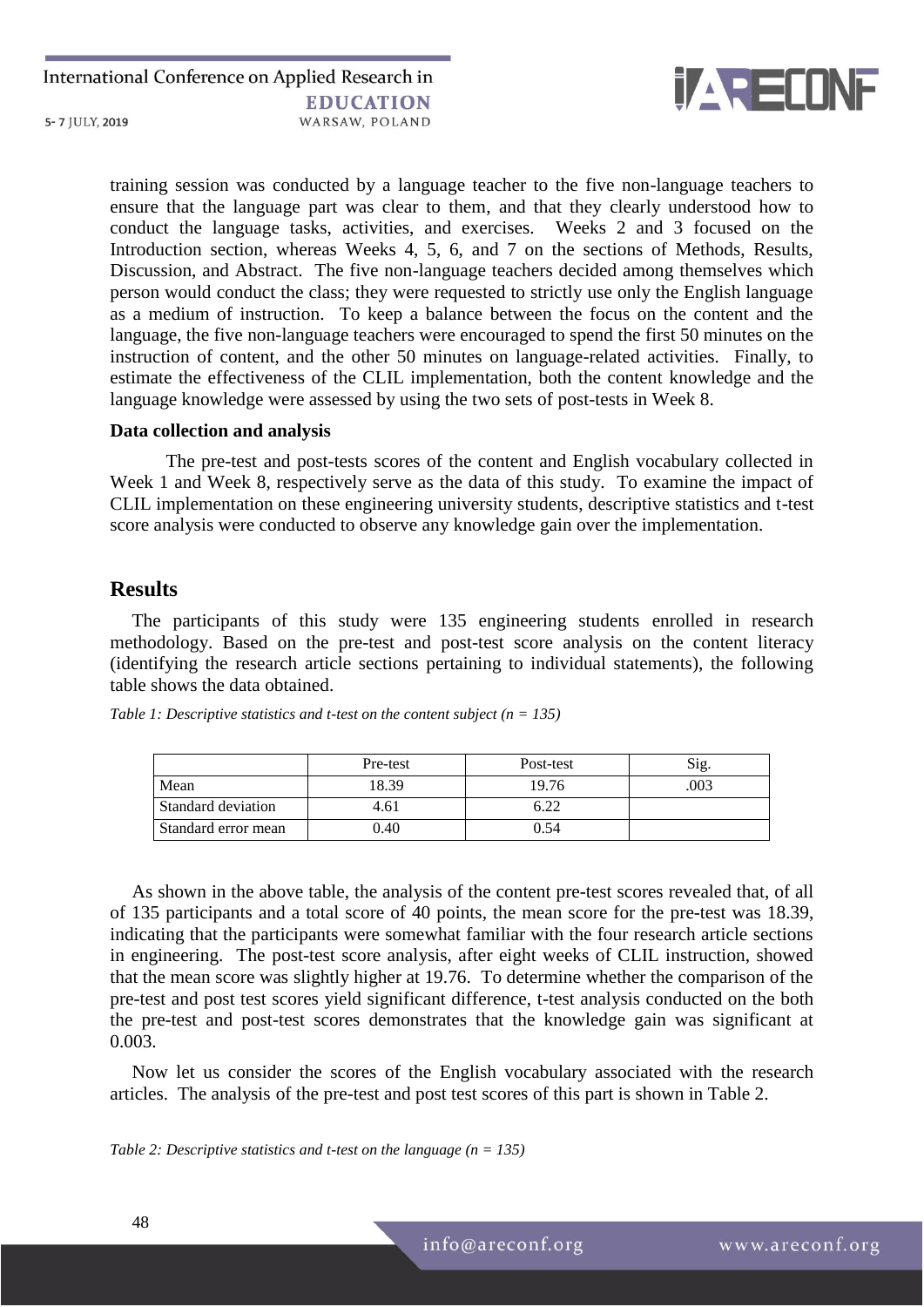# International Conference on Applied Research in **EDUCATION**

5-7 JULY, 2019



WARSAW, POLAND

|                     | Pre-test | post-test | Sig. |
|---------------------|----------|-----------|------|
| Mean                | 15.83    | 16.74     | 006  |
| Standard deviation  | 5.94     | 5.52      |      |
| Standard error mean | 0.51     | 0.48      |      |

As presented in Table 2, the analysis of the pre-test vocabulary scores revealed that, of all of 135 participants and a total score of 40 points, the mean score for the pre-test was 15.83, indicating that the participants were not that familiar with the vocabulary associated with research articles. The post-test result analysis after eight weeks of CLIL instruction showed that the mean score was slightly higher at 16.74. The comparison of the pre-test and post test scores by using t-test analysis demonstrates that the vocabulary knowledge gain was significant at 0.006.

# **Discussion**

This study provides additional insights into the implementation of CLIL in an EFL context in Thailand. It aims to examine whether CLIL in an EFL context could promote the learners' content subject literacy. As known, Swales' genre analysis (2004) is useful for analysing rhetorical structure, while sharpening the students' ability to observe how academic language works in context. In this paper, content subject literacy represents the ability to identify the sections to which the statements belong, a basic foundation for better understanding how research articles are constructed, which potentially leads to the ability to create academic texts conforming to accepted conventions. Based on the quantitative results, the learners demonstrate an enhanced ability in performing this task.

Vocabulary knowledge is prerequisite of communication; therefore, the second aim of this study is to estimate the learners' knowledge of English vocabulary items associated with the research article discourse. The quantitative analysis congruently reveals the positive impact of CLIL in enhancing vocabulary repertoire. Based on these two findings, it can be claimed that CLIL does exert a positive impact on improving the content subject and English literacies.

Pedagogical implications from this study are multiple. Initially, this study indicates that CLIL represents an effective approach that both language and non-language teachers can collaborate on to fruitfully focus on both the content subject and the language. The positive impacts are not only on the learners but also on the teachers involved in CLIL, particularly the non-language teachers. That is, in CLIL, even though the non-language teachers are expert and professional in their discipline, they might feel somewhat reluctant to take on the responsibility of language teaching (Koopman & de Graaff, 2014). However, once embarking upon CLIL instruction, they are compelled to be knowledgeable of pedagogical strategies and techniques to a certain extent. In this study, the techniques and strategies were acquired by these five non-language teachers through multiple training sessions, both before and during the CLIL implementation phase.

In addition to being aware of pedagogical strategies and techniques, the five non-language teachers can become more competent in delivering CLIL lessons in English. In other words, CLIL provides a channel for non-language teachers to develop their English competence. Initially, the five non-language teachers were hesitant when asked to participate in this CLIL project. This is in line with the study by Lorenzo, Casal, and Moore (2010) that reveals that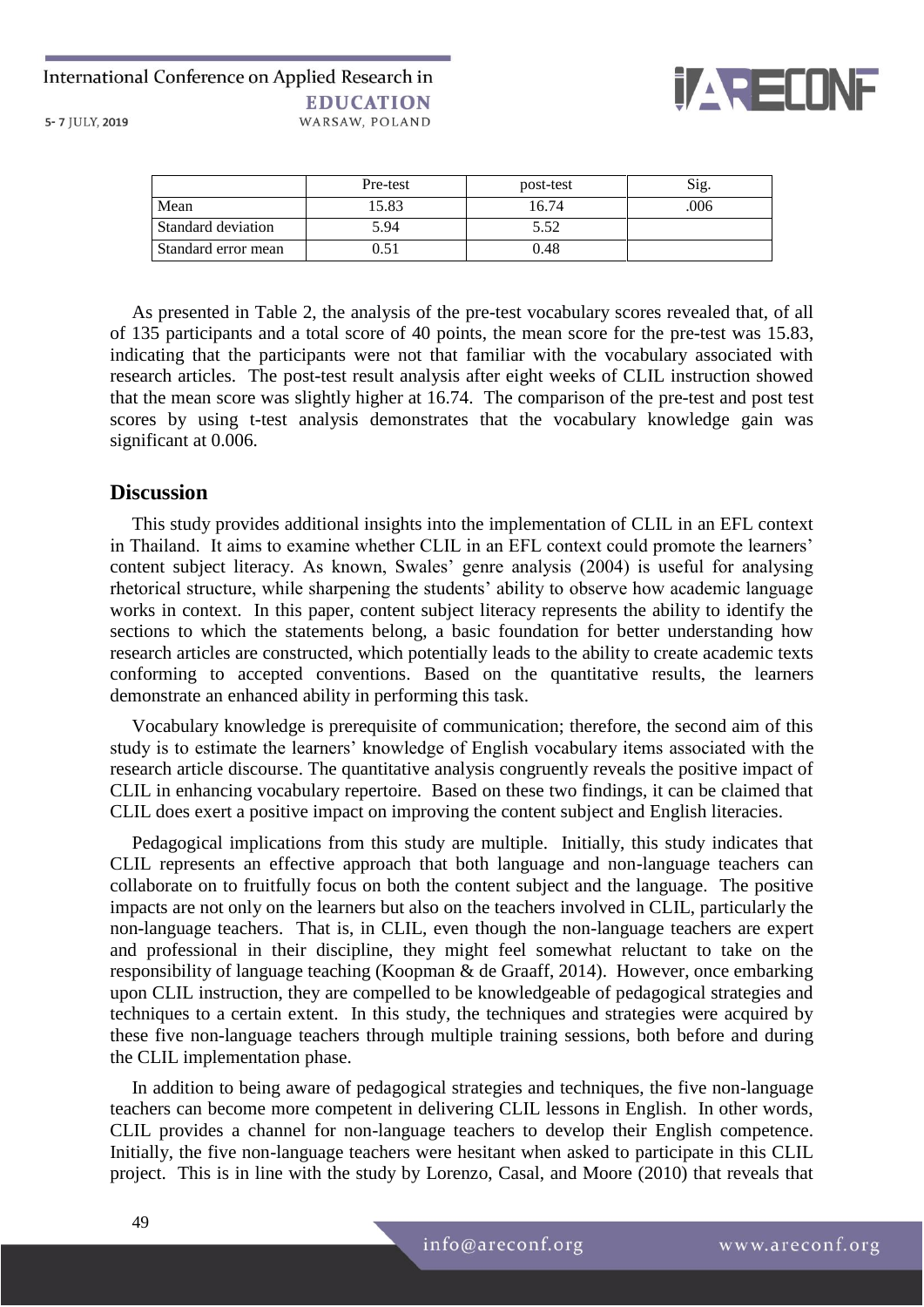International Conference on Applied Research in **EDUCATION** 5-7 JULY, 2019 WARSAW, POLAND



CLIL teachers lack confidence, as they have an insufficient level of language skills to implement CLIL. As CLIL teachers are subject content experts but rarely have language qualifications, helping CLIL teachers to improve their English proficiency and CLIL teaching concepts is necessary (Nikula et al., 2013; Perez Canado, 2016; Wolff, 2012). In this study, after they were coerced into participating in this project by the researchers and finally agreed, they managed to handle a CLIL class in English for an extended period of time. Therefore, CLIL can help contribute to enhanced English competence. Along with the competence, the non-language teachers are likely to build up their confidence in using English as a medium of instruction and for classroom interaction.

All of the benefits mentioned, including competence and confidence, would not have been possible without multiple training and coaching sessions. In fact, the training and coaching sessions are crucial in CLIL, particularly in the Thai context. According to Lo (2014) and Tan (2011), the content subject teachers are likely to feel awkward when planning and delivering CLIL lessons in English. Therefore, systematic integration of content and language plays a key role in determining the success of CLIL (Davison & Williams, 2011). As practiced in this study, the language and the non-language teachers systematically collaborate from the very beginning to make sure that the non-language teachers clearly understand the CLIL principles, and CLIL implementation was properly conducted, incorporating language teaching and content subject construction. As described in the previous section, the non-language teachers and the language teachers closely collaborated to make sure that CLIL was a success, including the syllabus design, material development, test construction, task, activities, and exercise creation. In this regard, the non-language teachers became aware of language teaching pedagogy and its impact in turning a regular class into a more interactive and lively class.

At this juncture, it can be said that CLIL allows the non-language teachers' professional development to take place right in the classroom. It is generally assumed that teachers need to constantly participate in professional development by attending workshops and conferences. However, this assumption might need to be somewhat revised. As shown in this study, the non-language teachers implicitly underwent, and actively participated in, professional development, though not in an engineering field, right in their own classrooms.

The findings of this study provide a number of pedagogical implications useful for further developing more rigorous CLIL implementation. For example, large-scale research to examine the non-language teachers' challenges in teaching content subjects through the lens of CLIL will contribute to a better understanding of how CLIL works. Given the limited scale and scope of the study, a broader study integrating a number of academic disciplines and a full course of CLIL instruction will definitely allow us to observe the learners' and the teachers' attitudes towards the CLIL instruction. Additionally, classroom observation provides valuable insights into examining the extent that the non-language teachers use English in CLIL, and in what ways, so that the language teachers can address these issues for further collaboration. Finally, for an advanced CLIL class, the tests executed can be more challenging, such as requiring the learners to produce research articles in engineering, following the appropriate organizational structure, and using the right grammatical features and vocabulary items.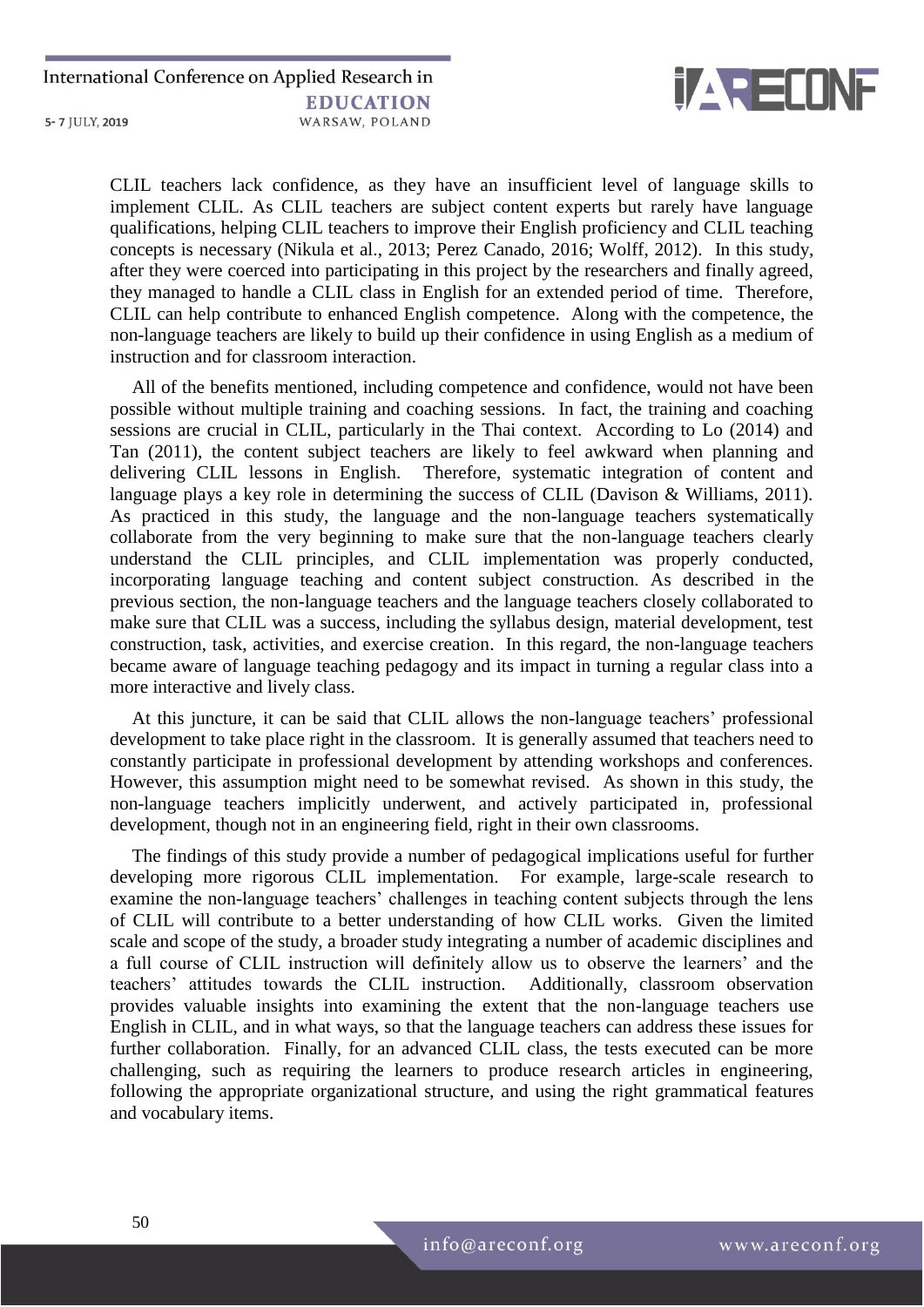

# **Conclusion**

This article reports the collaboration between the language teachers and the five engineering teachers in a CLIL class that took place at a public university in Thailand. Prior to and during CLIL instruction, multiple training and coaching sessions were systematically conducted by the language teachers to the non-language teachers to equip the content subject teachers to deliver CLIL instruction. Similar pre-tests and post-tests on engineering research articles and vocabulary revealed that the learners substantially improved both bodies of knowledge. This study demonstrates that CLIL is not only beneficial to the learners but also the content subject teachers. That is, the teachers became more competent and confident, leading to sustainable professional development, particularly in English, while being engaged in teaching a content subject course.

## **Acknowledgment**

This paper is an output of the research project supported by Thailand Research Fund (Grant No. RDH610030).

## **References**

- Coxhead, A. (2000). Selecting vocabulary: Academic word list. Available: http://www.uefap.com/vocab/select/awl.htm
- Coyle, D., Hood, P., & Marsh, D. (2010). *CLIL: Content and language integrated learning*. Cambridge, UK: Cambridge University Press.
- Dale, L. and Tanner, R. (2012). *CLIL activities: A resource for subject and language teachers.* Cambridge, UK: Cambridge University Press.
- Dalton-Puffer, C. (2007). "Outcomes and processes in CLIL: Current research from Europe," In W. Delanoy and L. Volkmann (eds.), *Future perspectives for English language teaching* (pp. 139-157). Heidelberg: Carl Winter.
- Dalton-Puffer, C. (2011). "Content-and-language integrated learning: From practice to principles?" *Annual Review of Applied Linguistics,* vol. 31, pp. 182-204.
- Dalton-Puffer, C. and Smit, U. (2007). *Empirical perspectives on CLIL classroom discourse*. Frankfurt am Main: Peter Lang.
- Davison, C. and Williams, A. (2011). "Integrating language and content: Unresolved issues," in B. Mohan, C. Leung and C. Davison (eds.), *English as a second language in the mainstream* (pp. 51-70). Harlow, UK: Pearson.
- Fan, C. C. and Lo, Y. Y. (2016). "Interdisciplinary collaboration to promote L2 Science literacy in Hong Kong," In A. Tajino T Stewart and D. Dalsky (eds.) *Team teaching and team learning in the Language classroom: Collaboration for innovation in ELT* (pp. 94- 112). London and New York: Routledge.
- Kanoksilapatham, B. (2016). "Promoting global English while forging young northeastern Thai learners' identity," *3L: The Southeast Asian Journal of English Language Studies,*  vol. 22, pp. 127-140.